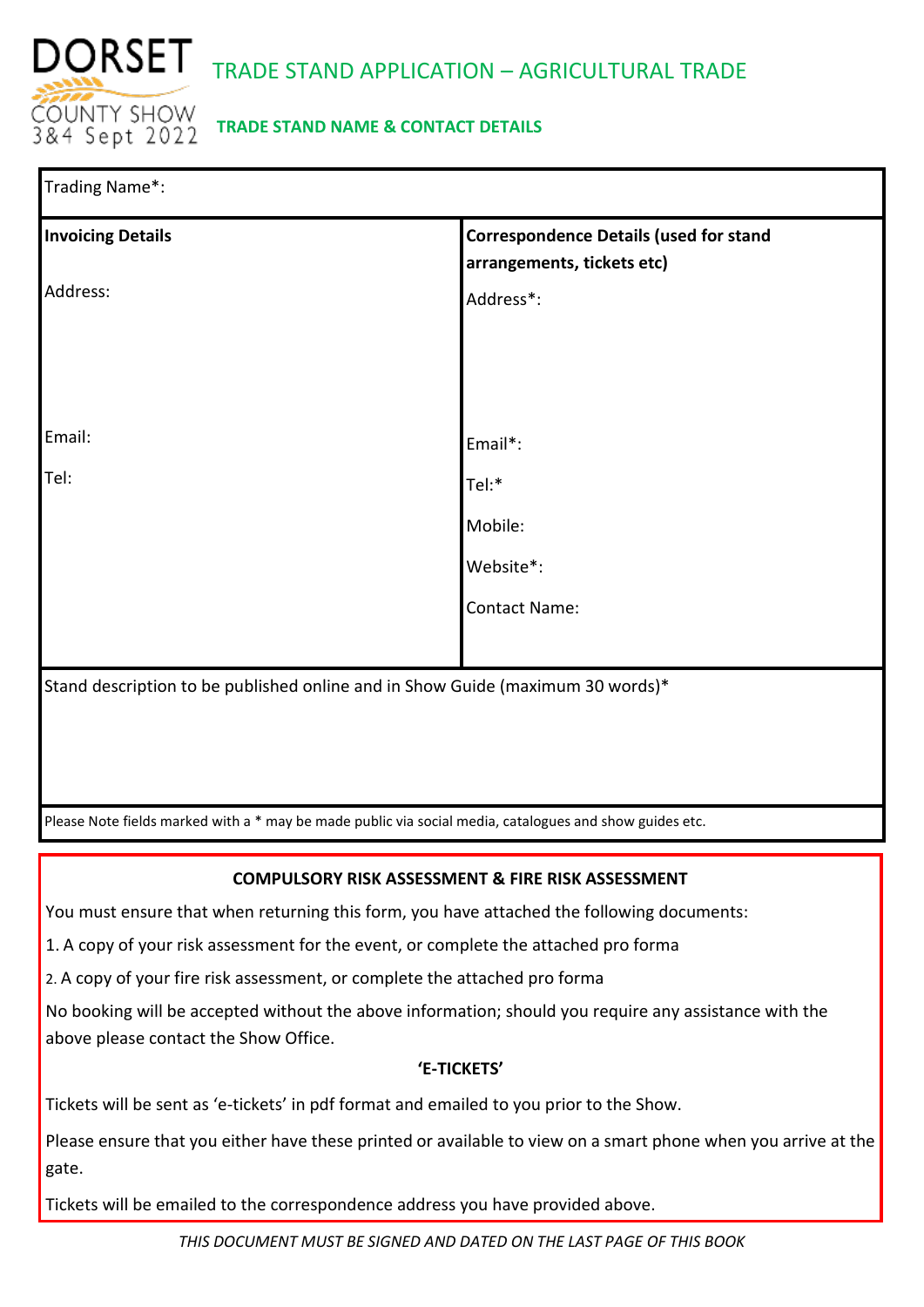

# DORSET TRADE STAND APPLICATION – AGRICULTURAL TRADE

## **TRADE STAND SIZE, PRICE & TICKET ALLOWANCE**

| <b>STAND FRONTAGE</b> | <b>STAND DEPTH</b> | PRICE (ex VAT) | <b>TICK REQUIRED STAND SIZE</b> |                                  |
|-----------------------|--------------------|----------------|---------------------------------|----------------------------------|
| 9 <sub>m</sub>        | 12m                | £370           |                                 |                                  |
| 12m                   |                    | £493           |                                 |                                  |
| 15m                   |                    | £616           |                                 |                                  |
| 18 <sub>m</sub>       |                    | £740           |                                 |                                  |
| 21m                   |                    | £863           |                                 |                                  |
| 24m                   |                    | £986           |                                 | Size of Trade Stand from 2019:   |
| 27m                   |                    | £1110          |                                 |                                  |
| 30m                   |                    | £1233          |                                 |                                  |
| 9m                    | 24m                | £740           |                                 | Where possible do you wish to be |
| 12m                   |                    | £986           |                                 | located in the same or similar   |
| 15m                   |                    | £1232          |                                 | location to 2019?                |
| 18 <sub>m</sub>       |                    | £1480          |                                 | Yes/No                           |
| 21m                   |                    | £1726          |                                 |                                  |
| 24m                   |                    | £1972          |                                 |                                  |
| 27m                   |                    | £2220          |                                 | Do you require HGV access?       |
| 30m                   |                    | £2466          |                                 | Yes/No                           |

| Complimentary Ticket allowance included in stand cost:<br>(Additional tickets can be purchased on the summary page at discounted rate) |                           |                                |  |  |
|----------------------------------------------------------------------------------------------------------------------------------------|---------------------------|--------------------------------|--|--|
| <b>Stand Frontage</b>                                                                                                                  | <b>One Day Tickets</b>    | <b>Show Day Vehicle Passes</b> |  |  |
| 9/12m                                                                                                                                  | 10 (five people each day) |                                |  |  |
| $15m+$                                                                                                                                 | 20 (two people each day)  |                                |  |  |

**Bookings will not be confirmed unless accompanied with a minimum deposit of 50% of total stand fee.**

**The balance of total stand fee is due by the 1st July 2022**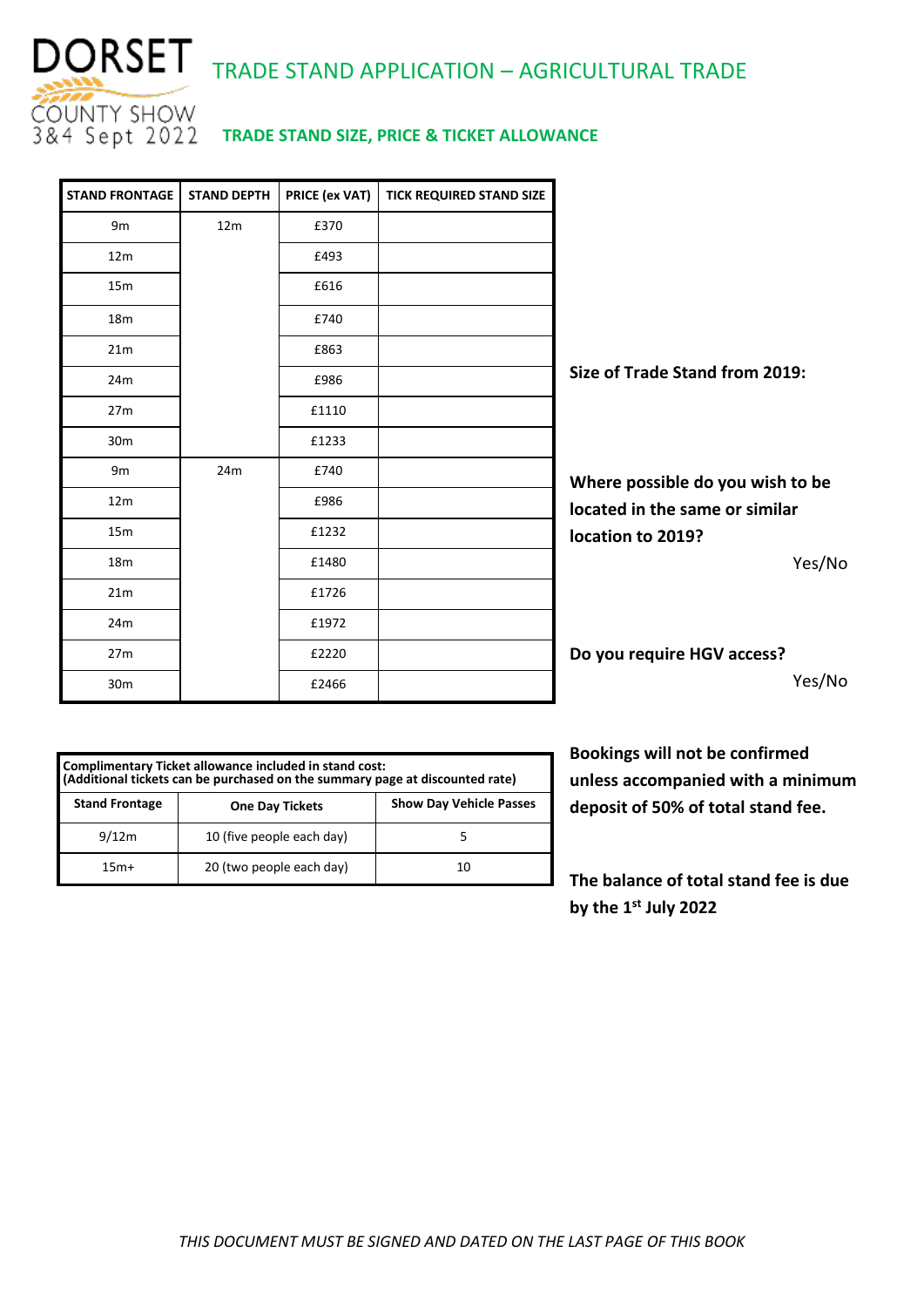DORSET TRADE STAND APPLICATION – AGRICULTURAL TRADE

**OUNTY SHOW** *RA* Sept 2022 TRADE STAND ELECTRICAL REQUIRMENTS

#### **Contractor—Hustings Electrical Ltd**



Requests made after 1st August incur a surcharge; all prices are exclusive of VAT. Final cut-off date, 19/08/22—no further electrical bookings will be taken.

### **STRICTLY NO GENERATORS ARE ALLOWED FOR SAFETY REASONS**

### **STANDS MAY NOT SHARE ELECTRICAL SUPPLIES**

Electricity is made available subject to the usual caveat that every effort will be made to maintain supply at all times. ELECTRICITY IS AVAILABLE FROM FRIDAY AT APPROXIMATELY 5.30PM UNTIL 5.00PM ON SUNDAY EVENING.

The supply will be delivered as a "cee form" socket and an adaptor will be required if you require a standard 13amp plug.

Please note price for adaptors is a purchase price and the adaptor is yours to keep after the Show, they are nonrefundable. Adaptors can be collected from the Secretary's Office the day before the Show.

Tripping of electricity can be through overloading or faulty equipment, please ensure you have correctly ordered sufficient supply and your electrical equipment is PAT tested and in a safe condition for use at the Show.

The electrical supply will be delivered to the back corner of your stand, you may require your own extension cable.

| <b>SUPPLY TYPE</b>                                                        | <b>QTY</b> | PRICE (ex VAT) | PRICE (post 1st Aug ex<br>VAT)                                | <b>TOTAL (ex VAT)</b> |
|---------------------------------------------------------------------------|------------|----------------|---------------------------------------------------------------|-----------------------|
| 16 amp commercial supply                                                  |            | £156           | £195                                                          |                       |
| 32amp commercial supply                                                   |            | £198           | £247                                                          |                       |
| 16 amp to single 13 amp adaptor<br>(only valid if used with above supply) |            | £31            | £39                                                           |                       |
| 32 amp to twin 13 amp adaptor<br>(only valid if used with above supply)   |            | £59            | £74                                                           |                       |
| Three Phase Supply                                                        |            | £600           | £750                                                          |                       |
|                                                                           |            |                | <b>SUB TOTAL -</b><br><b>CARRY FORWARD</b><br><b>OVERPAGE</b> |                       |